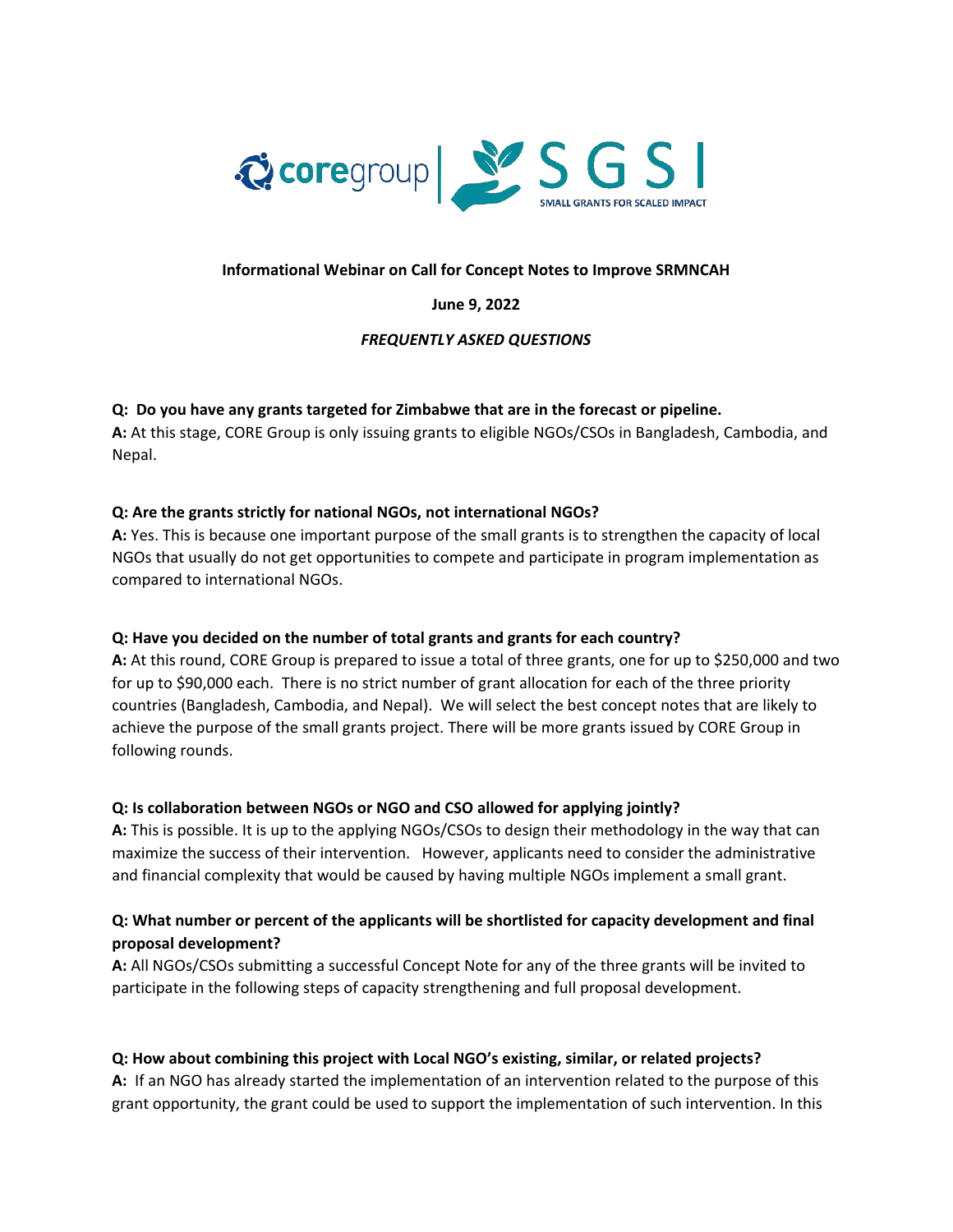case, the applicant should explain in the Concept Note the current stage of the intervention implementation and how the grant will be used to support the remaining steps of implementation.

## **Q: Can one partner NGO apply for the two different projects?**

**A:** Yes, however to maximize the benefit of the small grants in NGO capacity strengthening, we would like to have three different NGOs implement the three different grants.

# **Q: Can organization apply for the in two different cluster/districts? How many districts can be select in maximum and minimum?**

**A:** The geographical location where the intervention should be implemented is up to the applicant NGO to decide. The decision should be influenced by what is best to serve the objective/s and methodology of the intervention as well as the available resources.

# **Q: Who will provide technical assistance?**

**A:** Depending on the nature of the needed capacity strengthening, a technical person, or persons, from CORE Group, from CORE Group's network, or from a pool of consultants will be assigned.

## **Q: Will the grants be provided directly by the donor agency or by CORE Group?**

**A:** The grants will be provided and monitored by CORE Group.

# **Q: What is the time frame of the project?**

**A:** Grants are to be implemented between 12 and 18 months. Please refer to the webinar slides as well as the Call for Concept Notes for an estimation of the implementation time frame.

# **Q: Since we have to submit the policies during the concept note, are they needed in English version?**

**A:** The Concept Note does not require submission of NGO policies or other documents. We request Concept Note submission to be in English.

# **Q: Can the grants be received by one NGO in one country but implemented in multi countries (the three eligible countries)?**

**A:** In theory, yes, however, considering the small size of the grants, it will be challenging to implement the intervention in multiple countries.

#### **Q: Is it possible to choose one or two challenges, for e.g., child marriage?**

**A:** Yes, this is up to the NGO to select the challenge to be addressed by the grant. Addressing more than one challenge is acceptable if the intervention methodology can allow for the adequate implementation and monitoring and evaluation of results.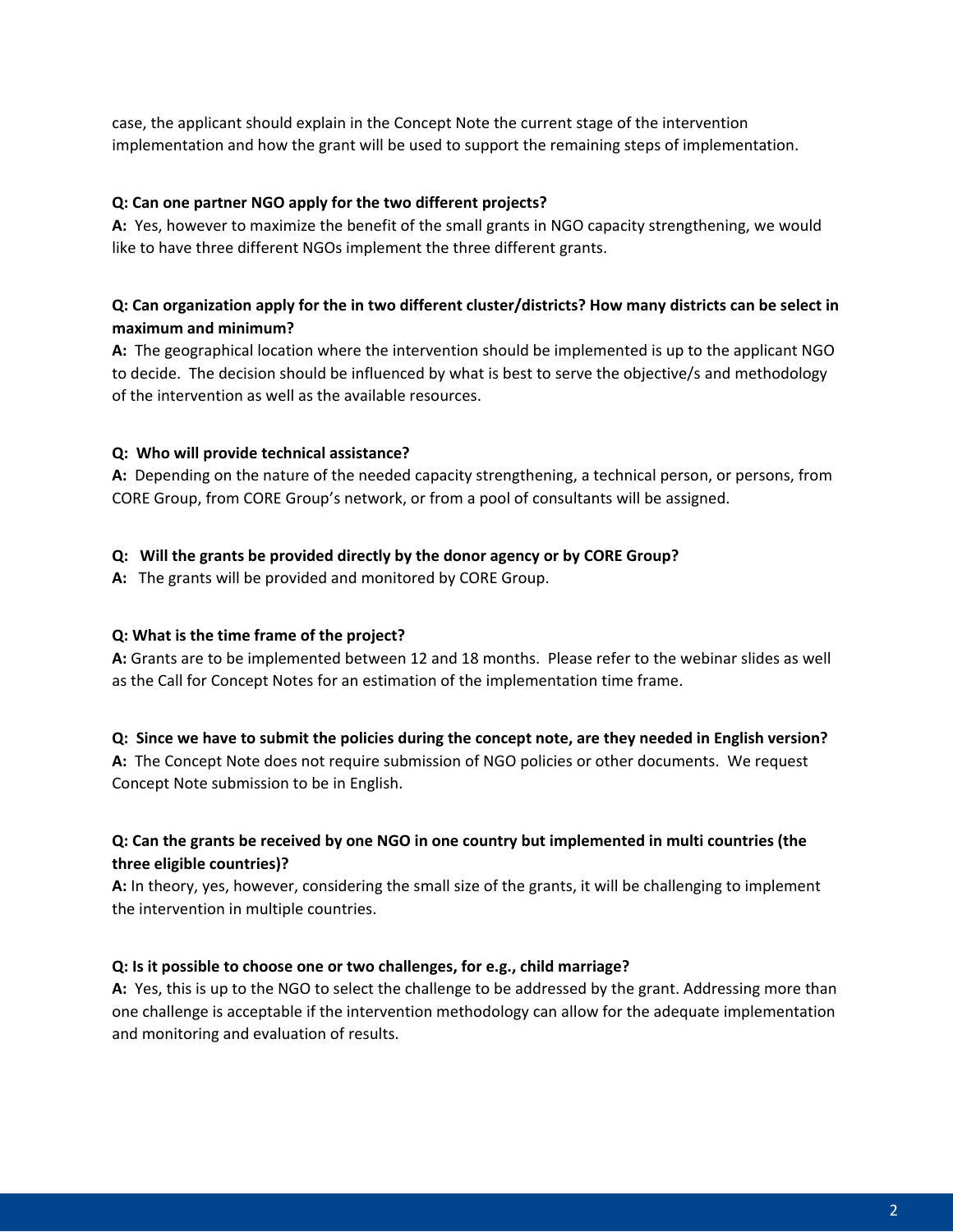#### **Q: Is this grant for government run organization too?**

**A:** No, the grants are for local NGOs/CSOs.

# **Q: Will the amount of the annual budget handled by the organization affect the selection criteria? I mean if there is an organization who have handled minimum budget each year, are they eligible? A:** Grant issuing is not related the amount of budget handled by the NGO. However, the number of years of experience of the NGO can reflect its ability to handle which size of grant. We understand that new NGOs may have limited experience and capacity to handle budgets. The small grants project is an opportunity to develop their capacity. We suggest organizations with less than 3 years of experience to apply for the smaller grant and organizations over with over 5 years of experience to apply for the larger grant.

#### **Q: Is there a priority challenge that CORE Group would like to focus on?**

**A:** To maximize the impact of the small grants opportunity, CORE Group would like to focus on addressing key challenges to SRMNCAH. Please see the [webinar slides](https://coregroup.org/wp-content/uploads/2022/06/Small-Grants-Informational-Webinar.pdf) as well as the Call for Concept Notes for the list of key SRMNCAH challenges.

#### **Q: Would you please share your overhead/indirect rate?**

**A:** The CORE Group grants allow NGOs to charge overhead/indirect cost. The details will be shared with NGOs that submit a successful concept note and invited to submit a full budgeted proposal.

## **Q: To apply for both grant amounts- should we send two concept notes? Or just explain in the concept note how will the different grants strengthen the program?**

**A:** To maximize the small grants opportunity to benefit several NGOs, it is preferred that each interested NGO submits a concept note of only one grant opportunity. However, if an NGO selects to apply for more than one grant, it is preferable for the NGO to submit a separate concept note for each grant.

#### **Q: In terms of capacity building for the organization, what support will provide from CORE group?**

**A:** CORE Group will provide free technical assistance to NGOs implementing the grants. The specific area of capacity building will be determined based on an initial assessment of the capacity of the implementing NGO. Implementing NGOs will be asked to suggest the specific area where their capacity needs strengthening. This could be in policy, structure, sustainability, proposal development, project implementation, project monitoring and evaluation, data management, results documentation, report writing, or other areas requested by the implementing NGO. The support will be in the form of webinars, discussions, and joint activities.

# **Q: Is the grant for health service providing? Or awareness raising on access to health services? I mean is it for providing direct service or doing advocacy for access to health service?**

**A:** The grant is to be used to address the key SRMMCAH challenges. To address a challenge, the intervention could include any aspect affecting access, quality, or utilization of high impact SRMNCAH interventions. This could include service provision access or quality, community awareness or utilization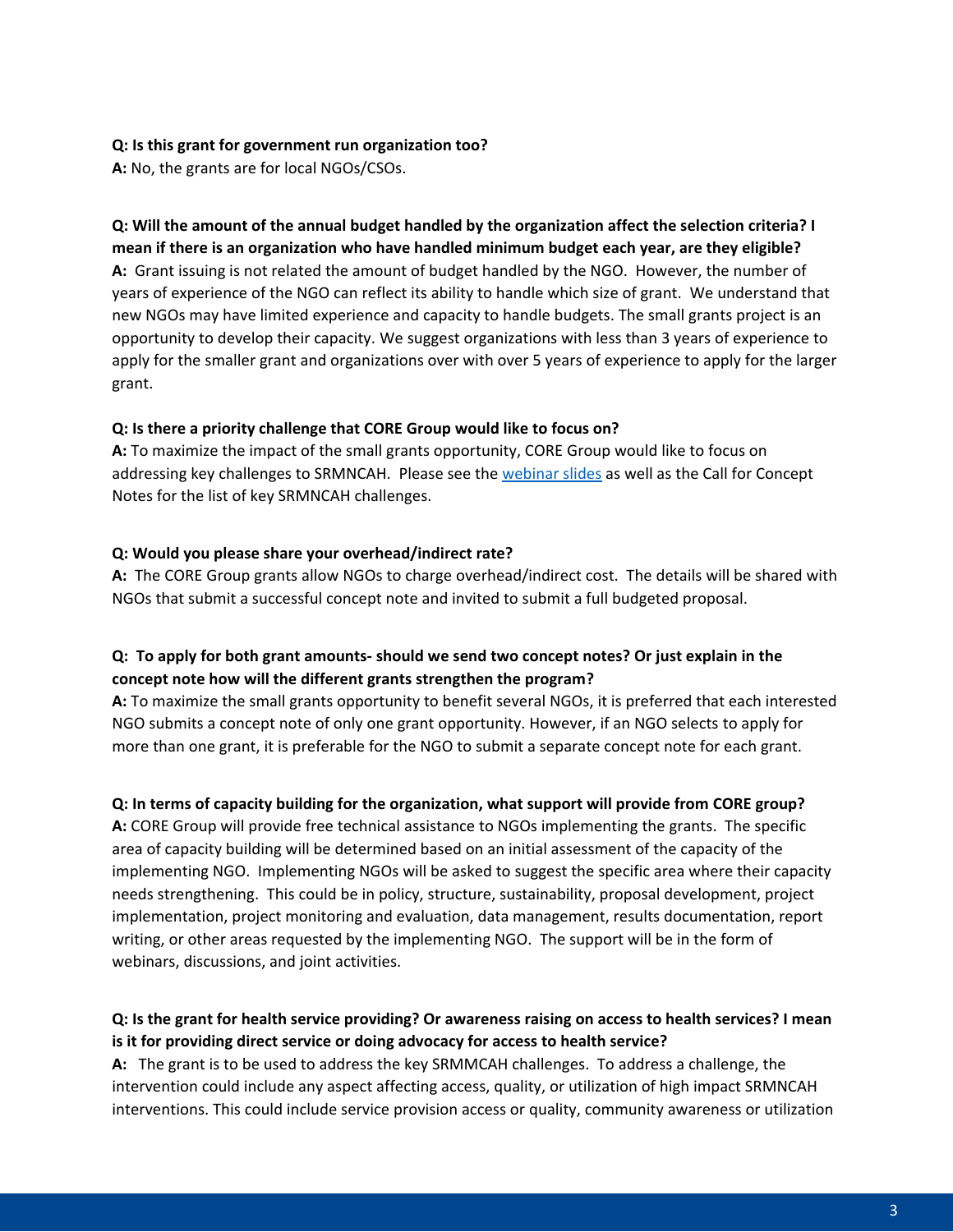of services and adoption of health behaviors. The intervention should be developed to address the specific challenges according to the local context.

## **Q: Is there any supporting document needed to be submitted along with the Concept Note?**

**A:** No, at this stage, only the Concept Note is needed. Later, we may ask NGOs submitting a successful Concept Note to provide other documents such as proof of registration in the country of operation.

## **Q: Would a locally registered office of an international NGO qualify?**

**A:** No. The rationale is that the small grants has one of its purposes to strengthen the capacity of local NGOs that usually do not get an opportunity to receive/implement grants. International NGOs tend to have more opportunities to implement grants.

#### **Q: Do you have a specific format for the concept note that should be followed?**

**A:** Please use the guidelines for developing the concept note specified in the Call for Concept Notes posted by CORE Group. Please note that the total number of pages of the Concept note should not be more than 7. No specific font or font size is specified. Please use a suitable font size that is visually comfortable to read. In the following round of preparing a full proposal, a specific format will be shared.

## **Q: Would you be willing to fund projects that focus on reproductive health, including safe abortion?**

**A:** The donor providing fund for the small grants opportunity requires that the grants do not support abortion services. However, reproductive health services such as access and quality of contraceptive counseling and services as well as addressing post-abortive complications are allowed.

# **Q: Is there a total of 3 grants for all 3 countries? Or 3 grants per country?**

**A:** At this stage, CORE Group is preparing to issue a total of three grants for all the three countries.

# **Q: It's great that Core group will improving capacity of implementing organization, and for the capacity development the budget will be calculated from sum amount of the grants or it will be from Core group separately?**

**A:** The capacity strengthening component will be provided by CORE Group free of charge to participating NGOs. Hence, the cost of the capacity building will not be part of the NGO proposal budget. Please note that at this stage, only a Concept Note, without a budget, is request.

# **Q: If the primary objective of this grant is strengthening NGO and CSO in different areas of project implementation, then why you work on strengthening only the selected NGOs/CSOs. Other organizations could take advantage of your strengthening sessions.**

**A:** The methodology selected for capacity building is by engaging with the implementing NGOs in jointly developing the proposal and by working with CORE Group experts and consultants in the implementation, monitoring and evaluation, documentation, and utilization of grant's results. The grants are not meant to provide wider training for non-participating NGOs.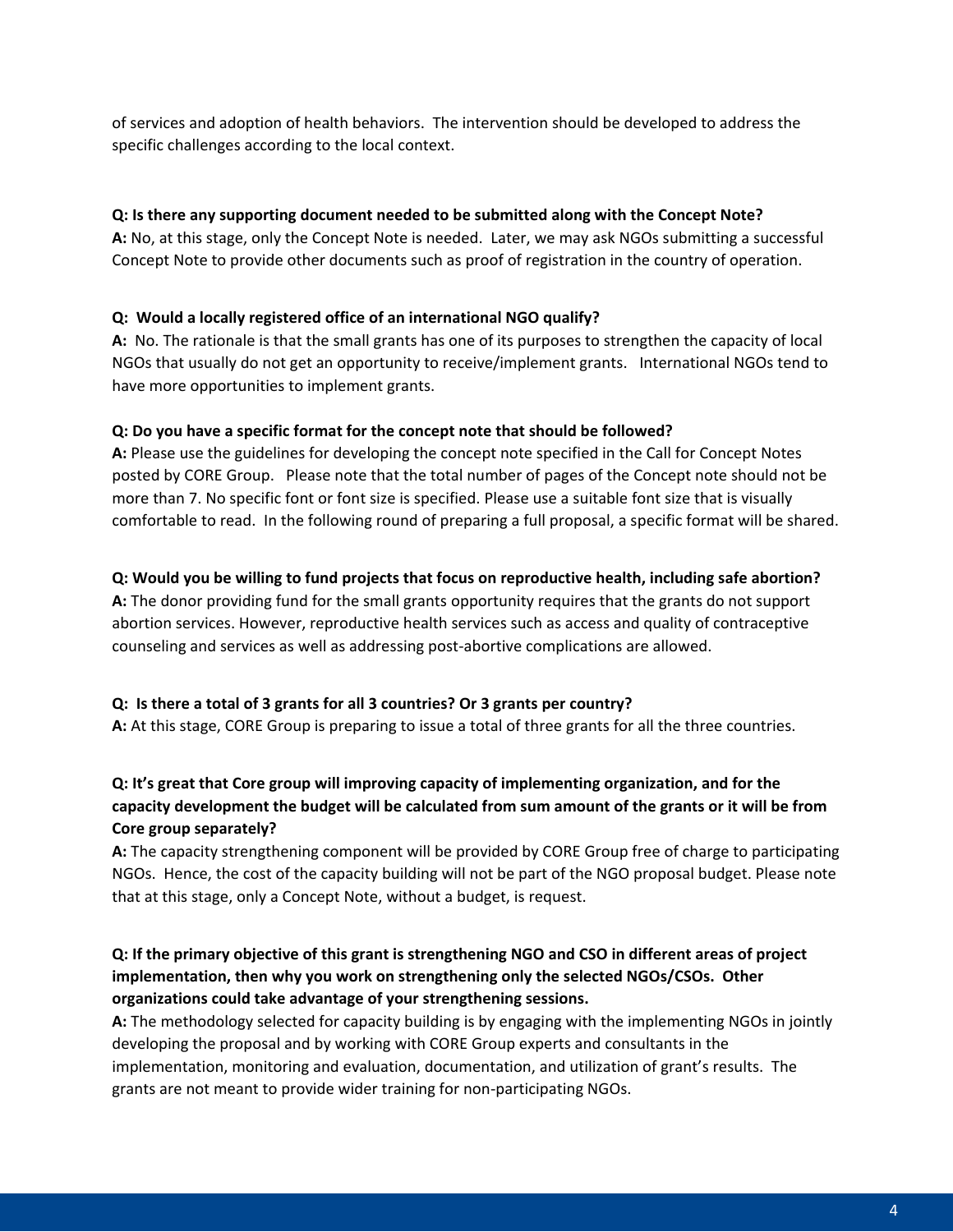## **Q: Should we write the concept note focusing on both rural and urban area?**

**A:** That is up to the NGO to decide depending on the nature of the SRMNCAH challenge to be addressed and the context in your country.

#### **Q: Can a local NGO implement the work in government health facilities?**

**A:** That is up to the NGO to decide depending on the nature of the challenge to be addressed. Nothing in this small grants opportunity prohibits NGOs from working with governmental health facilities.

#### **Q: Is there any budget threshold indication? Min xxx Dollar to Max XXX?**

**A:** As the Call for Concept Notes indicates, the grant size is either up to \$250,000 (one grant), or up to \$90,000 (two grants). At this stage, only a concept note is requested without a detailed budget.

## **Q: What about the eligibility of recently registered local NGO?**

**A:** Eligibility criteria requires the NGO to be currently registered and is capable of providing evidence of registration. Recently registered NGO may quality.

## **Q: Can we design the intervention?**

**A:** Yes, you can design the intervention to address the selected health challenge. We encourage creativity and innovation for overcoming barriers. Please describe your intervention methodology and monitoring and evaluation plan as specified in the Call for Concept Notes.

#### **Q: Can we design the intervention to address mental health of pregnant and breastfeeding women?**

**A:** Yes, if you think that maternal mental health is a key challenge in your context. Please include in the Concept Note the rationale for selecting such topic from your country context using evidence/data if possible.

# **Q: How many local NGOs will be selected from one country? Do this have limitations or it will depend on issues and problems?**

**A:** The total number of grants to be issued in this round is three grants for all three countries. There is no specific number of NGOs decided to receive a grant per country. It will be ideal to spread the grant issuing to one grant in each country. However, the quality of the submitted Concept Notes will be key in deciding on the NGOs that will receive any of the grants.

#### **Q: Can we select relevant topics except the 10 areas you have mentioned?**

**A:** Please note that the Call for Concept Notes specifies nine key SRMNCAH challenges to be addressed. The tenth item is "other challenges". This is purposely included to allow for addressing any other challenge that you think key to advancing SRMNCAH. If you select one of the "other challenges", please indicate in the Concept Note the rationale for selecting such challenge from your country context providing evidence/data if possible.